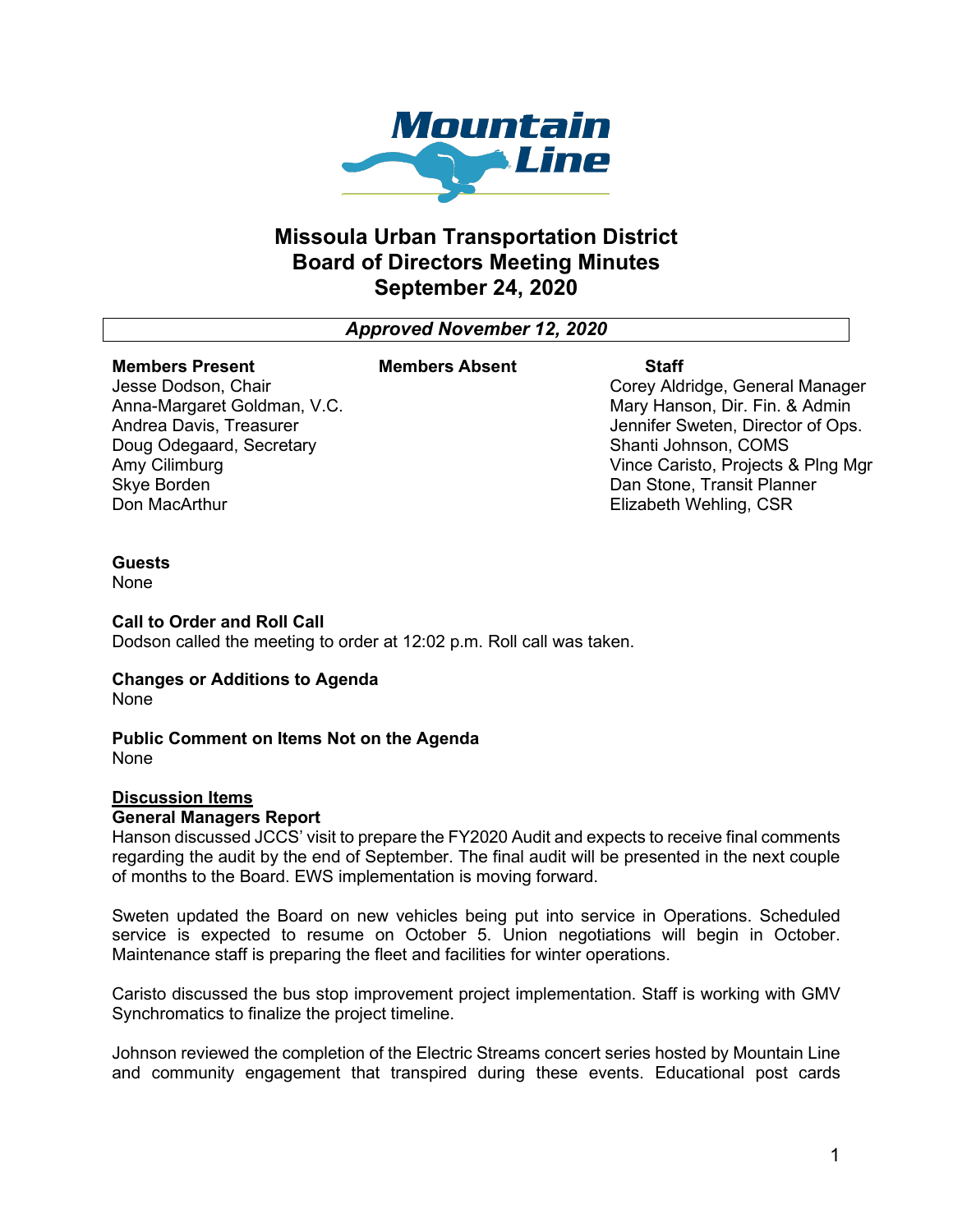regarding the Mill Levy will be distributed by mail to 31,000 households within the transportation district.

Aldridge explained the changes Staff continue working on to amend the definition of urban transportation districts as they are in the Montana Code. Updated language recommendations will be brought to the October Planning Committee Meeting. Land acquisition for a new facility is continuing.

## **Action Items**

#### **Minutes of August 27, 2020**

Cilimburg made a motion to approve the minutes of August 27, 2020, seconded by Goldman. The motion carried unanimously.

#### **June 2020 Unaudited Financial Statements**

Hanson gave an overview of the unaudited June 2020 Financial Statements. The facilities and fleet replacement reserves are fully funded at the seven-year level currently, with the operating reserve fully funded at the five-month level. The facilities project is funded at \$4.8 million. The operating reserve is funded at \$3.1 million to cover five months of operating costs. The unrestricted net position is at (\$4,945,790) due to reserve allocations. The total net position is \$24,078,991. All departments expenses are under budget except for facilities due to COVID-19. Discussion ensued on property acquisition for a new facility.

Davis made a motion to accept the unaudited June financial statements, seconded by Odegaard. The motion carried unanimously.

#### **Bus Disposal**

Sweten discussed the disposal of vehicles 112 and 119. MUTD has received new Paratransit vehicles recently and is ready to dispose of aging fleet. These two vehicles reached their cap mileage before their depreciation was reached, which will allow for MUTD to write off the depreciation value for \$12,500.

Odegaard made a motion to authorize the General Manager to dispose of vehicles 112 and 119 which have reached the end of their useful life, seconded by Cilimburg. The motion carried unanimously.

#### **Bus Disposal Donation**

Sweten explained the donation of vehicle 122 to the Missoula fire department to assist with Missoula's newly implemented Crisis Intervention Team. This equipment will help transport individuals with mobility devices.

Cilimburg made a motion to authorize the General Manager to dispose of the vehicle 122 which has reached the end of its useful life, seconded by Goldman. The motion carried unanimously.

#### **Bus Operator Barriers**

Sweten reviewed the purchase of polycarbonate barriers for the 2009 Gillig buses. As cases of COVID-19 continue expanding, steps necessary to returning to normal service need to be taken that ensure the safety of operators and passengers. These barriers will allow for the front door to be used again for boarding for security control and maintain ADA specifications.